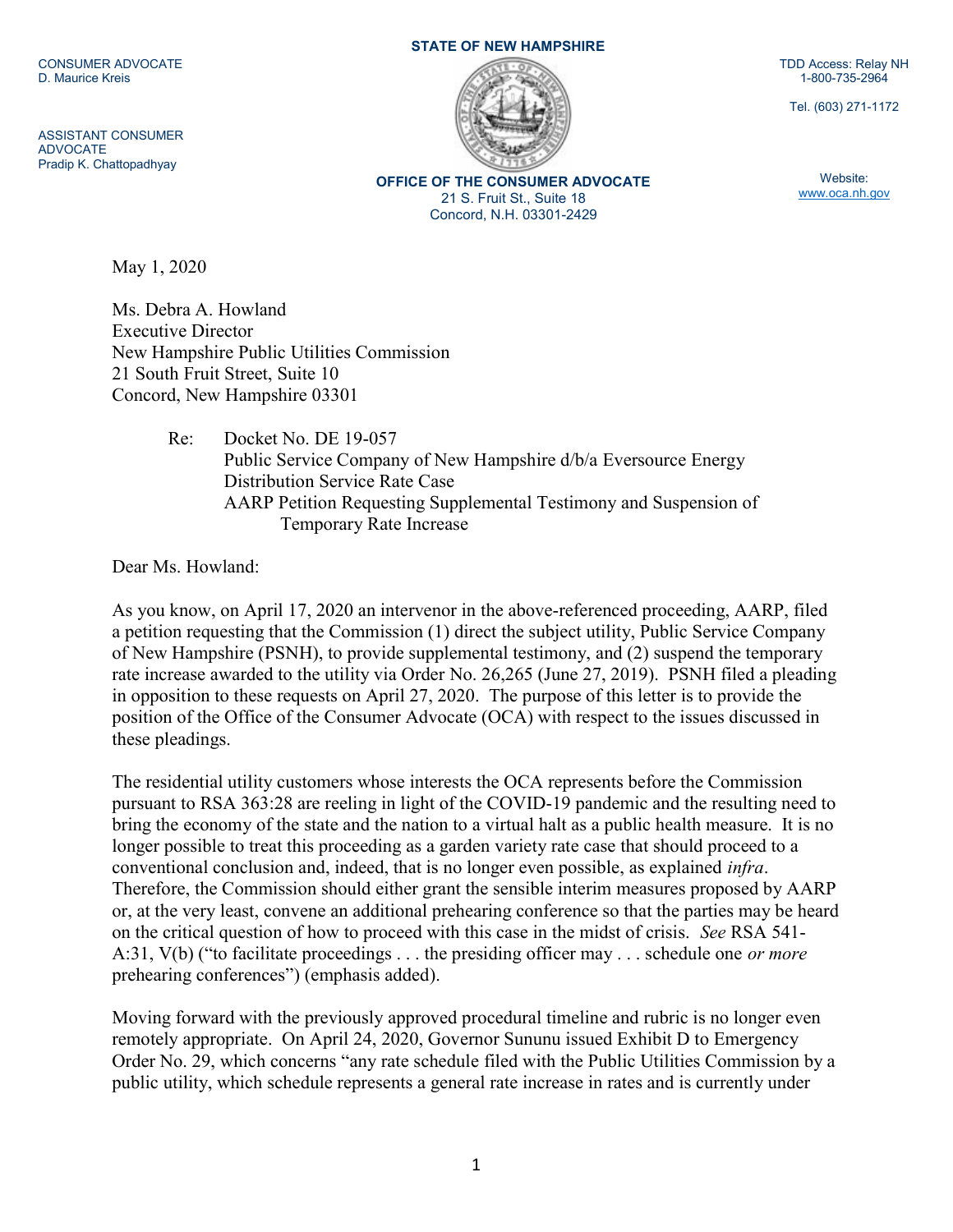investigation . . . during the declared state of emergency."<sup>1</sup> Exhibit D extends the 12-month rate case investigative period for rate cases specified in RSA 378:6, I(a) to 18 months. Since PSNH filed its rate schedules in May 28, 2019, the effect of Exhibit D is to extend the statutory deadline for resolving this rate case to November 28, 2020.

In light of the governor's decision, the sensible proposal for additional prefiled testimony as advanced by AARP, or something very much like it, is clearly in the public interest. As PSNH correctly points out, a traditional rate case such as the instant proceeding is a retrospective investigation in many respects, focusing in this instance on the utility's expenses and revenues during the "test year" of 2018, subject to adjustment for known and measurable changes subsequent to the test year. But not everything at issue in a rate case is historical.

As noted by AARP, the permanent rates to be fixed by the Commission in this proceeding will also be informed by the utility's cost of capital, particularly its allowed return on equity (ROE), as well as projections of retail sales. PSNH continues to press for the allowed ROE recommended in the testimony it filed nearly a year ago of 10.4 percent. This was a bloated figure on the day it was requested; now that the economy is in free-fall, with interest rates at or below zero, it can charitably be described as ludicrous.<sup>2</sup> Moreover, confining nearly every person in the Granite State to her or his home, and drastically curtailing economic activity in a manner that nearly or totally shuts down most workplaces, obviously raises the possibility that PSNH's revenue requirement is being misallocated among rate classes under the Company's proposed rate schedules.

Given these circumstances, the OCA agrees with AARP that it would be inconsistent with the public interest for the Commission simply to convene a hearing for the purpose of allowing cross-examination and commissioner questioning based on the written testimony already on file. Past practice would suggest that, unless the Commission rules otherwise, PSNH will indeed update its testimony as suggested by AARP, but will do so on a live basis from the witness stand. This would be gravely unfair in the circumstances. "Other parties deserve to see any such changes to testimony early enough to respond, and to have an opportunity to test any estimates

l

<sup>&</sup>lt;sup>1</sup> Exhibit D to Emergency Order No. 29 is available at https://www.governor.nh.gov/news-media/emergencyorders/documents/emergency-order-29-d.pdf. Emergency Order No. 29, which generally authorizes the temporary modification of executive branch deadlines and requirements, is available at https://www.governor.nh.gov/newsmedia/emergency-orders/documents/emergency-order-29.pdf.

<sup>&</sup>lt;sup>2</sup> The OCA acknowledges that a utility's allowed ROE is influenced by the degree of investment risk incurred by shareholders. There have been widespread reports of decreased overall electricity sales in light of the pandemic, generally in the range of 5 percent for New England. As PSNH recites at great length in its pleading, the Governor has used his emergency powers to declare a utility disconnection moratorium and to require utilities to give customers six months (subsequent to whenever the official state of emergency concludes) to pay arrearages. While these changes may affect PSNH's riskiness from a shareholder perspective, it is also possible they will have no such effect – particularly in relative terms. Electricity is, after all, an essential commodity and PSNH is the monopoly provider of the network that delivers this commodity – not just to businesses but to residences that are now perpetually occupied by electricity-using human beings under lockdown. The state's restaurant owners, hoteliers, manufacturers, private educational institutions, hair salons, construction firms, energy efficiency installers, minor league baseball teams, entertainment venues, retailers, health clubs, transportation providers, and every other type of enterprise that has been substantially or entirely shut down by the pandemic would welcome the opportunity to operate under the modestly stressed business conditions pursuant to which PSNH continues to exercise its monopoly on behalf of its investors.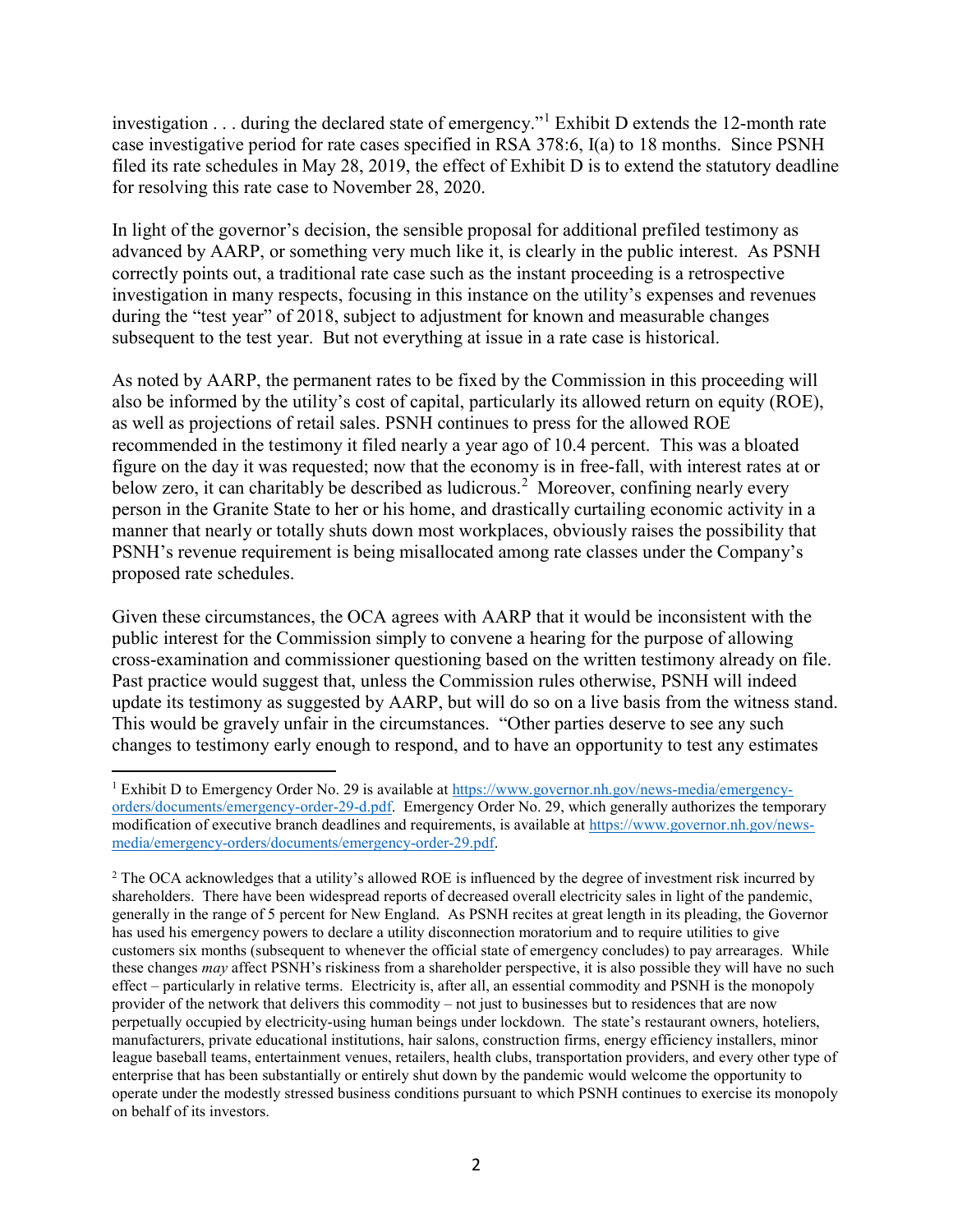and projections, rather than have that information provided at the last minute before the rate case hearing." AARP Petition at 3.

In arguing to the contrary, PSNH complains that any requirement to file supplemental written testimony would "prejudice" the utility. PSNH Objection at 2. The OCA is aware of no constitutional principle, statute, or rule that precludes testimony because it would prejudice a party; in a sense, that is precisely what makes evidence relevant and material. Cf. N.H. R. Evid. 403 (allowing courts to exclude evidence whose probative value is substantially outweighed by danger of, inter alia, "unfair" prejudice). Here, the only elaboration on its "prejudice" argument offered by PSNH is that such a supplemental filing would be subject to pre-hearing discovery and responsive testimony on a "compressed time frame." PSNH Objection at 3-4. The Governor's extension of the deadline for resolving the rate case has attenuated the persuasiveness of this argument considerably. In any event, the mere existence of deadline pressure or inconvenience is not of legal significance.

PSNH concedes that "using the best information available is appropriate in a rate-setting proceeding." *Id.* at 2. What the company resists is not updating its testimony but, rather, providing the opportunity for other parties with a full and fair opportunity to investigate and critique that testimony. The Commission should reject this argument.

Somewhat more novel than sensibly updating the procedural schedule is AARP's call to roll back the temporary rate increase the Commission granted PSNH last July. But here, too, PSNH's arguments are unpersuasive.

As it must, PSNH concedes that RSA 378:29 explicitly authorizes temporary rates to be "terminated sooner" than the end of the rate case. The utility also acknowledges that RSA 378:9, also invoked by AARP, explicitly authorizes the Commission to impose rate changes on an "emergency" basis. But, in essence, PSNH takes the position that these provisions are only intended to protect utility shareholders and do not allow any relief that favors customers. This flies in the face of the Commission's statutory mission. See RSA 363:17-a ("The commission shall be the arbiter between the interests of the customer and the interests of the regulated utilities as provided by this title"). Thus the established canons of statutory construction would never allow such a one-sided gloss on the temporary or emergency rate-setting statutes. See, e.g., Appeal of Old Dutch Mustard Co., 166 N.H. 501, 509-10 (2014) (noting that statutes should be construed so that they "do not contradict each other" and that "statutes in pari materia should be read as a part of a unified cohesive whole") (citations and internal quotation marks omitted).

Relying on the 59-year-old opinion of the New Hampshire Supreme Court in State v. New England Telephone & Telegraph Company, 103 N.H. 394 (1961), PSNH contends that the temporary rate statute is intended to guard against confiscatory rates and thus the Commission cannot do as AARP proposes. The Court's observations to that effect in the 1961 decision are dicta, since the actual determination was that the Commission did not abuse its discretion by fixing a utility's temporary rates at their then-current level (i.e., at the rates prevailing prior to the rate case) while requiring the utility to post a bond to assure that ratepayers would be made whole if the new permanent rates were lower than the temporary ones. In reality, when the General Court authorized temporary rates in 1941, the purpose "was to permit a temporary order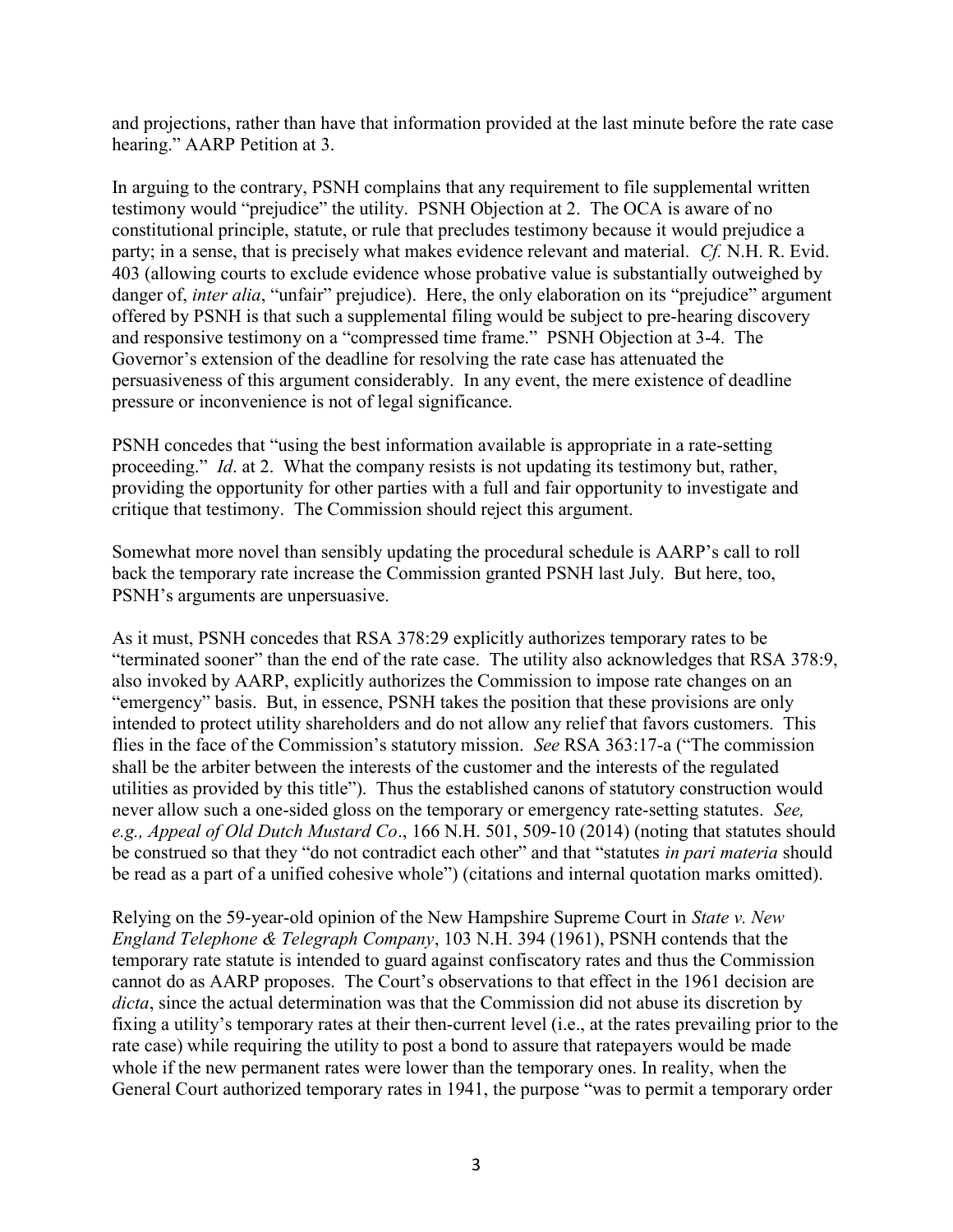effecting a reduction in rates." Public Service Co. of N.H. v. State, 102 N.H. 66, 68-69 (1959) (noting that, in 1941, the need for rate reduction was the "immediate problem"). The 1941 enactment remains in effect without amendment.

Thus it is simply not correct for PSNH to contend that any effort to roll back temporary rates in the face of the pandemic crisis would automatically transgress the utility's constitutional right to avoid a regulatory taking of its property. Temporary rates in this docket were implemented via a settlement agreement which explicitly provided that Commission acceptance of the settlement did not "constitute continuing approval of or precedent regarding any particular issue in this proceeding." Settlement Agreement of June 13, 2019 (Tab 22) at 8.

Separately, PSNH objects to the invocation of RSA 378:9, governing emergency rate orders, in support of the relief requested by AARP. PSNH contends that RSA 378:9 by its terms only authorizes rate changes when requested by a utility and does not permit the Commission to act on its own motion or upon the request of another party seeking rate relief. The utility draws a distinction between the language of RSA 378:9, which state that the Commission may "authorize any public utility" to change its rates in the face of an emergency, and the language of RSA 378:7, the general rate statute providing the Commission with authority to "fix" rates at a just and reasonable level. Sophistry of this sort flies in the face of the oft-repeated principle that statutes should be construed in a manner that effectuates their purposes and avoids results that are "unjust" and absurd." Polonsky v. Town of Bedford, 2020 WL 1974144 (N.H Supreme Ct., April 24, 2020) at \*3 (citation omitted). It would also ignore the explicit determination of the New Hampshire Supreme Court that RSA 378:9 "grants the Commission broad discretionary powers" allowing the agency to "determine whether a state of emergency exists for a public utility or the public, [and] increase or decrease rates." Petition of Public Service Co. of N.H., 130 N.H. 265, 283 (1988) (citation omitted, emphasis added).

"Emergency," by the way, is "synonymous with crisis," *id.* (citation omitted), and the COVID-19 pandemic is nothing if not a crisis. PSNH's observation that the current situation is without precedent, and the Company is unaware of any previous scenario in which the Commission has invoked RSA 378:9 to reduce rates, is of no significance.

Whether characterized as an exercise of the Commission's explicit statutory authority to roll back temporary rates or as an exercise of explicit statutory authority to reduce rates on an emergency basis in the face of a crisis, the Commission can and should proceed as AARP proposes. In its objection, PSNH complains of the "adverse financial impacts" the pandemic and the statewide disconnection moratorium are having on the company. PSNH Objection at 6. The utility laments that its cash flow, revenue, and pandemic-driven costs are "currently the subject of inquiry from the financial and investment community." Id. Perhaps the investment community is also pondering the April 27, 2020 report from the Energy and Policy Institute, documenting that during the 2017-2019 period the CEO of PSNH parent company Eversource Energy was the third most highly compensated electric utility CEO in the country even though Eversource is most assuredly not the third biggest utility in the country by any measure.<sup>3</sup>

l

<sup>&</sup>lt;sup>3</sup> The cited report of the Energy and Policy Institute is available at https://www.energyandpolicy.org/utility-ceocompensation-2017-2019/. According to the report, Eversource Energy CEO James Judge received \$50,646,930 in compensation over the three years, second only to his counterparts at utility giants NextEra Energy and Southern